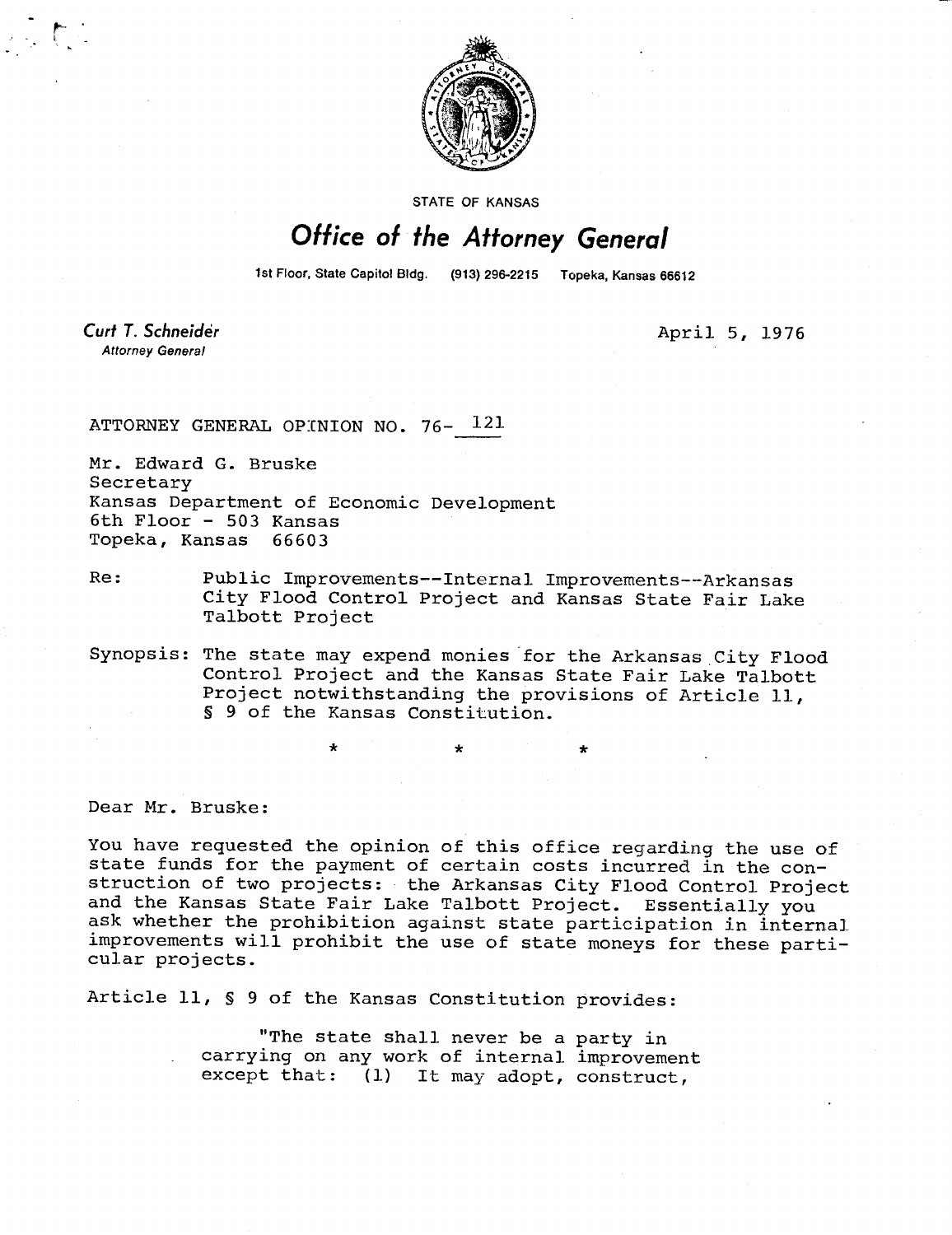Mr. Edward G. Bruske Page Two April 5, 1976

 $\cdot$   $\cdot$ 

reconstruct and maintain a state system of highways, but no general obligation bonds issued by the state for such highways; (2) it may be a party to flood control works and works for the conservation or development of water resources."

We have examined the material forwarded to this office relative to the flood control project to be located in Arkansas City, and we find no reason why this specific flood control work should not fall within the second delineated exception to the constitutional prohibition, supra.

You advise that the Kansas State Board of State Fair Managers desires to construct a facility which would "facilitate local, regional, state and national scouting groups for camp-outs, jamborees or stopovers, during the Off Season, and be used as a Scout exhibition center at Fair time." It would also provide camping, and parking space and supporting facilities for recreational vehicle organizations and outdoor enthusiasts. The project would thus consist basically of constructing an exhibition building and the development and landscaping of the grounds surrounding the new structure and Lake Talbott.

As we pointed out in our opinion no. 75-315 addressed to Mr. James H. DeCoursey, Jr. the fundamental criteria in determining what is an internal improvement within the purview of Article 11, § 9,  $supra_r$ pivots on whether the proposed construction will amount to a  $public$ improvement as opposed to an internal improvement. In that opinion we stated:

> "'Public improvement' describes basically, improvements to property owned and used by the state in the discharge of its duties and responsibilities as a sovereign corporation, and is restricted to state buildings and improvements associated therewith. . . . Projects undertaken for the improvement of the state's own property generally may be deemed to be a public improvement."

A careful analysis of the information supplied regarding the scout building project leads this office to the conclusion that the construction insofar as it furthers the objective for conducting the annual state fair as expressed in K.S.A. 2-201 et seq. clearly amounts to an improvement to property owned and used by the state